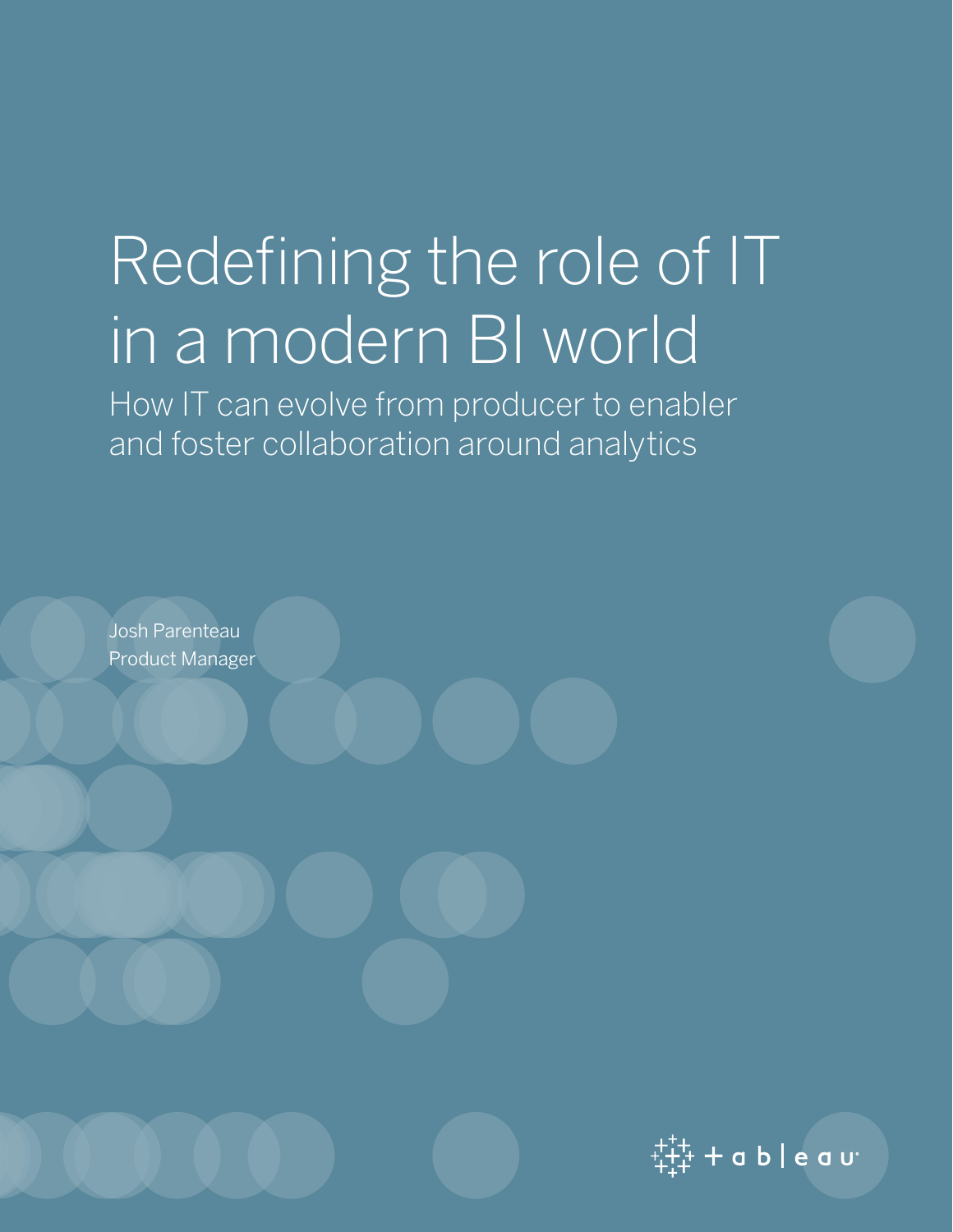Since its inception over two decades ago, the primary objective of business intelligence has been the creation of a top-down single source of truth from which organizations would centrally track KPIs and performance metrics with static reports and dashboards. This stemmed from the proliferation of data in spreadsheets and reporting silos throughout organizations, often yielding different and conflicting results. With this new mandate, BI-focused teams were formed, often in IT departments, and they began to approach the problem in the same manner as traditional IT projects, where the business makes a request of IT, IT logs a ticket, then fulfills the request following a waterfall methodology.

While this supplier/consumer approach to BI appeared to be well-suited for the task of centralizing an organization's data and promoting consistency, it sacrificed business agility. There was a significant lag between the time the question was asked, and the time the question was answered. This delay and lack of agility within the analysis process led to lackluster adoption and low overall business impact.

The emergence of self-service BI in recent years has challenged the status quo, especially for IT professionals who have spent the better part of the past two decades building out a BI infrastructure designed for developing top-down, centralized reporting and dashboards. Initially, this self-service trend was viewed as a nuisance by most IT departments and was virtually ignored. The focus remained on producing a centrally-managed single source of truth for the organization.

Fast-forward to today and IT finds itself at a crossroad with self-service BI as the new normal that can no longer be ignored. The traditional approach to BI is becoming less and less relevant as the business demands the agility that comes with self-service to drive adoption and improve organization outcomes. This, paired with the continued exponential growth in data volume and complexity, presents IT with an important choice. Either the demand for self-service BI is **embraced**, and IT evolves to become the enabler of the broader use and impact of analytics throughout their organizations, or it is **ignored** and IT continues as the producer of lower-value enterprise reporting stifled by the limitations of traditional tools. IT professionals who are ready to serve as the catalyst and embrace this opportunity will deliver far greater value to their organizations than those who choose to ignore the real needs of their business users and analysts.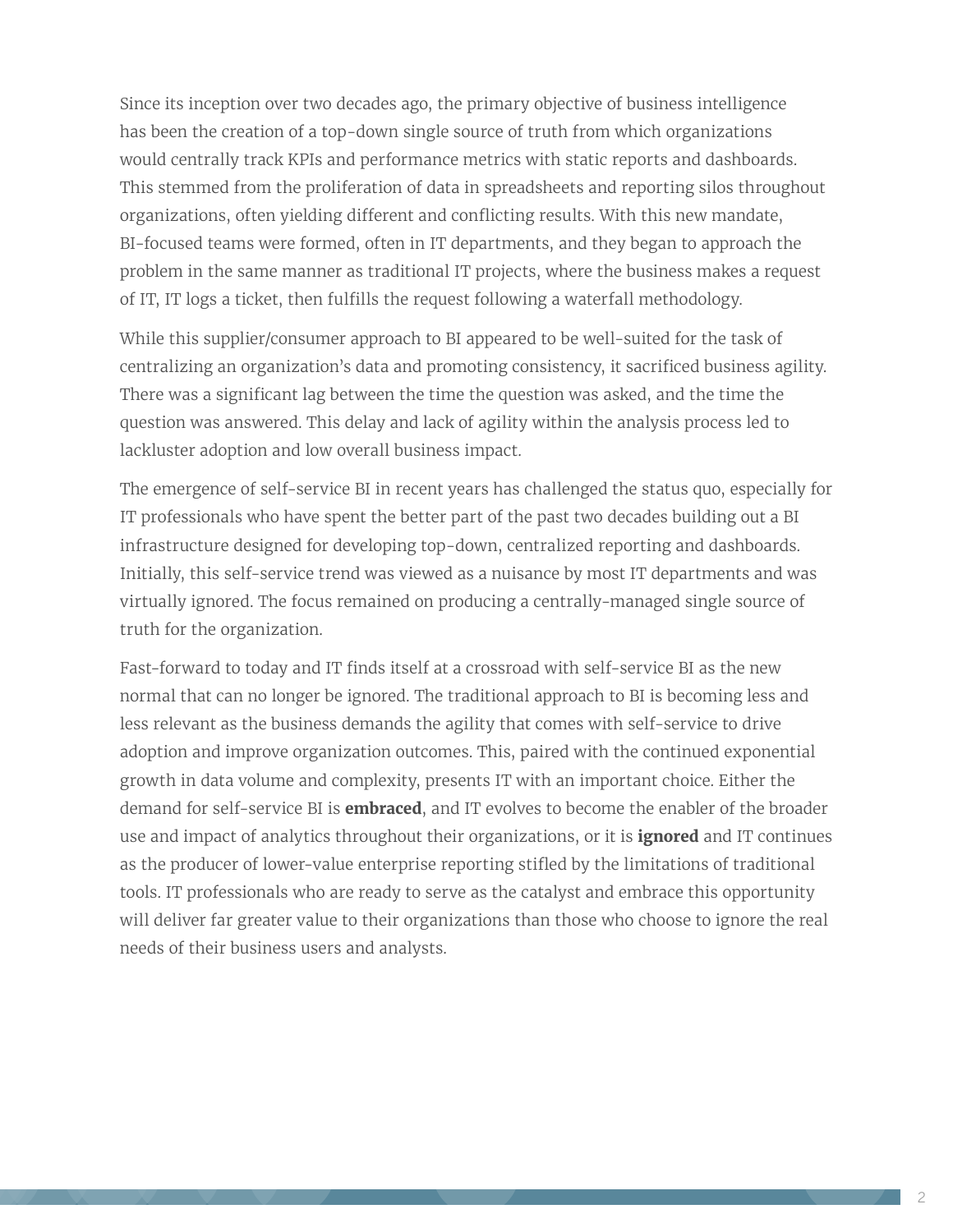As organizations begin the transition from a traditional top-down approach driven by IT to a self-service approach enabled by IT and led by the business, a new framework and overall strategy is required. This means that past decisions supporting the core foundational components of a BI program—people, process, and platform—must be revisited. Adjustments are needed in these three core areas to support the shift from a model of top-down BI development and delivery to a self-service-based modern BI model which is driven, and primarily executed on, by the business. The order in which these components are considered and prioritized is significant and is a critical aspect for IT to understand to effectively execute on the transition true self-service through enablement.

#### People

A successful transition to self-service business analytics begins with people and should be the top priority for IT when considering changes required for BI modernization. In a traditional BI model, people were often considered last after platform and process. The widely-used mantra "if you build it, they will come" exemplifies the belief that business users would gravitate toward a well-built system of record for BI that would answer all of their business questions. This desired end-state rarely came to fruition since there was little to no collaboration between the business users and IT during the process of building the solution after an upfront requirements-gathering phase. In the absence of active engagement and feedback from the business during the time between requirements gathering and project completion, there are many opportunities for failure that typically emerge. A few of the most common include:

- Business or organizational changes occur during the development process that render the initial requirements obsolete or invalid
- Incomplete or inaccurate requirements given in the initial process phases
- Errors in the process of translating business requirements into technical requirements

The end result of these situations is often that business users disengage from the BI program completely and an organization's investment in time and resources are wasted due to lack of adoption. Business users and analysts need to use analytics in order for it to have any impact and deliver organizational value. A BI model that embraces self-service puts these users first and allows them to explore, discover, and build content that they will ultimately use to make better business decisions and transform business processes. Collaboration between the business and IT is critical to the success of the implementation as IT knows how to manage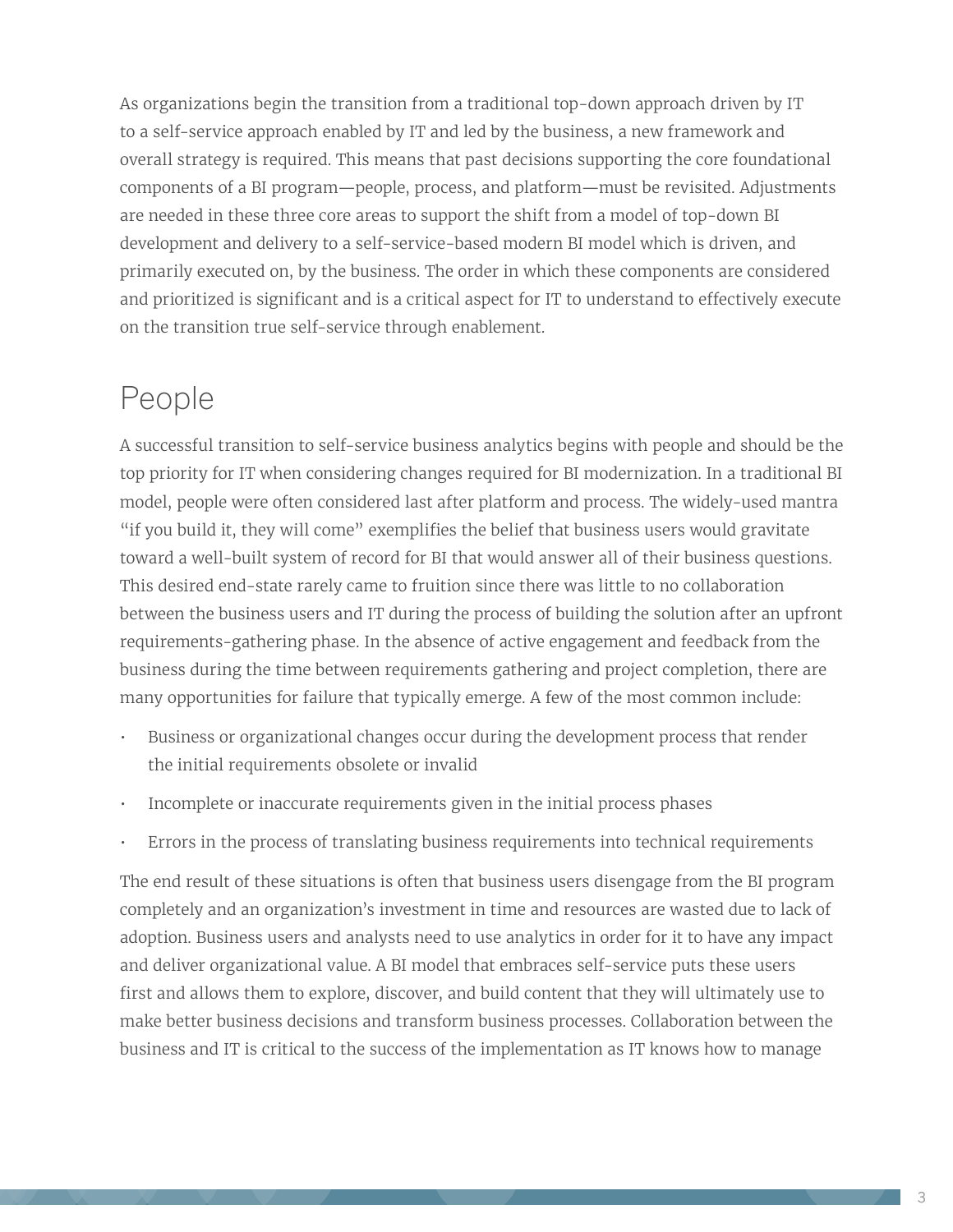data and the business knows how to interpret and use data within the business processes they support. They have the context within which analytics and the insight derived from it will be used to make better business decisions and ultimately improve outcomes. This collaboration of the groups early on will not only lead to the deployment of a platform that meets the needs of the business but also drives adoption and impact of the platform overall.

#### Process

Self-service analytics does not mean end users are allowed unfettered access to any and all data and analytic content. It means they have the freedom to explore pertinent business data that is trusted, secure, and governed. This is where process comes into play and represents the component that requires the most significant shift in traditional thinking for IT. A successful modern BI program is able to deliver both IT control and end-user autonomy and agility. A well-established and well-communicated process is required for an organization to strike this delicate balance.

A top-down, waterfall-based process only addresses the IT control part of the equation. A traditional BI deployment focuses primarily on locking down data and content with governance. This means limiting access and freedom to only a few people with specialized technical skills who are expected to meet the needs and answer the questions of the many. This typically involves developer-centric processes to design and build the enterprise data warehouse (EDW) model, build the ETL jobs to transform and load data into the model, construct the semantic layer to mask the complexity of the underlying data structures, and finally build the business-facing reports and dashboards as originally requested by the business. The unfortunate reality is that this approach often fails to deliver on the vision and promise of BI—to deliver significant and tangible value to the organization through improved decision-making with minimal time, effort, and cost. Top-down, IT-led BI models often have an inverse profile of time, effort, and cost relative to the value they deliver to the organization.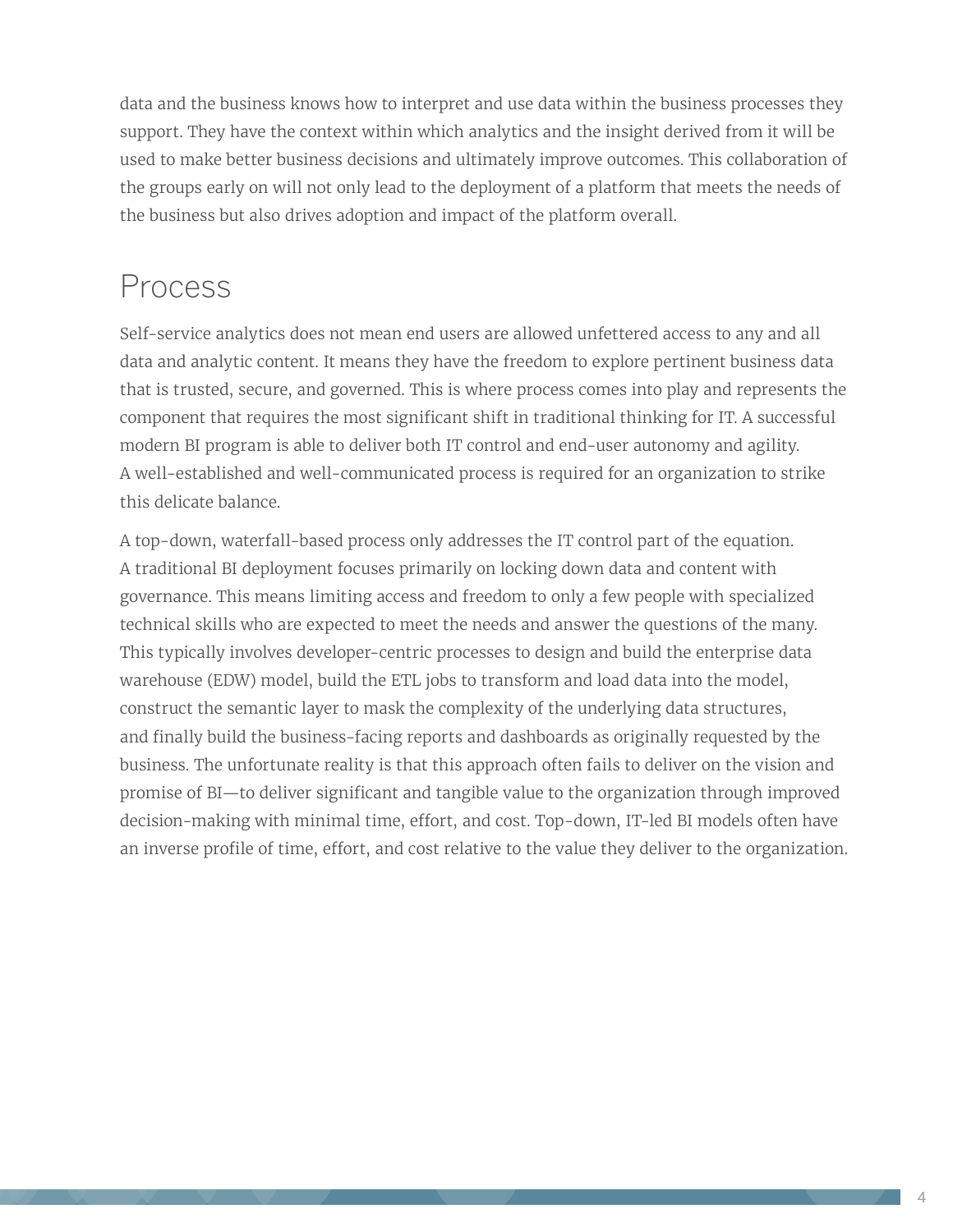

*Figure 1. Traditional IT-led, top-down approach to BI*

A modern analytics solution requires new processes and newly-defined organizational roles and responsibilities to truly enable a collaborative self-service-based development process. IT and users must collaborate to jointly develop the rules of the road for their secure environment that each other must abide by in order to maximize the business value of analytics without compromising on the governance or security of the data.

IT's success is highlighted, and its value to the organization realized, when the business can realize significant value and benefit from investments in analytics and BI. Should IT still be considered successful even if not a single end-user utilizes the BI system to influence a single business decision? Traditional processes intended to serve top-down BI deployments are too often measured by metrics that are not tied to outcomes or organizational impact. If the ETL jobs that IT created ran without failure and the EDW was loaded without error and all downstream reports refreshed, many IT organizations would consider themselves successful.

Merely supplying data and content to users without any regard for whether or not it is adopted and provides value through improved outcomes is simply not enough. Modern BI requires updated processes to support self-service analytics across the organization. It also requires the definition of new success metrics for which IT and the business are jointly accountable and are therefore equally invested.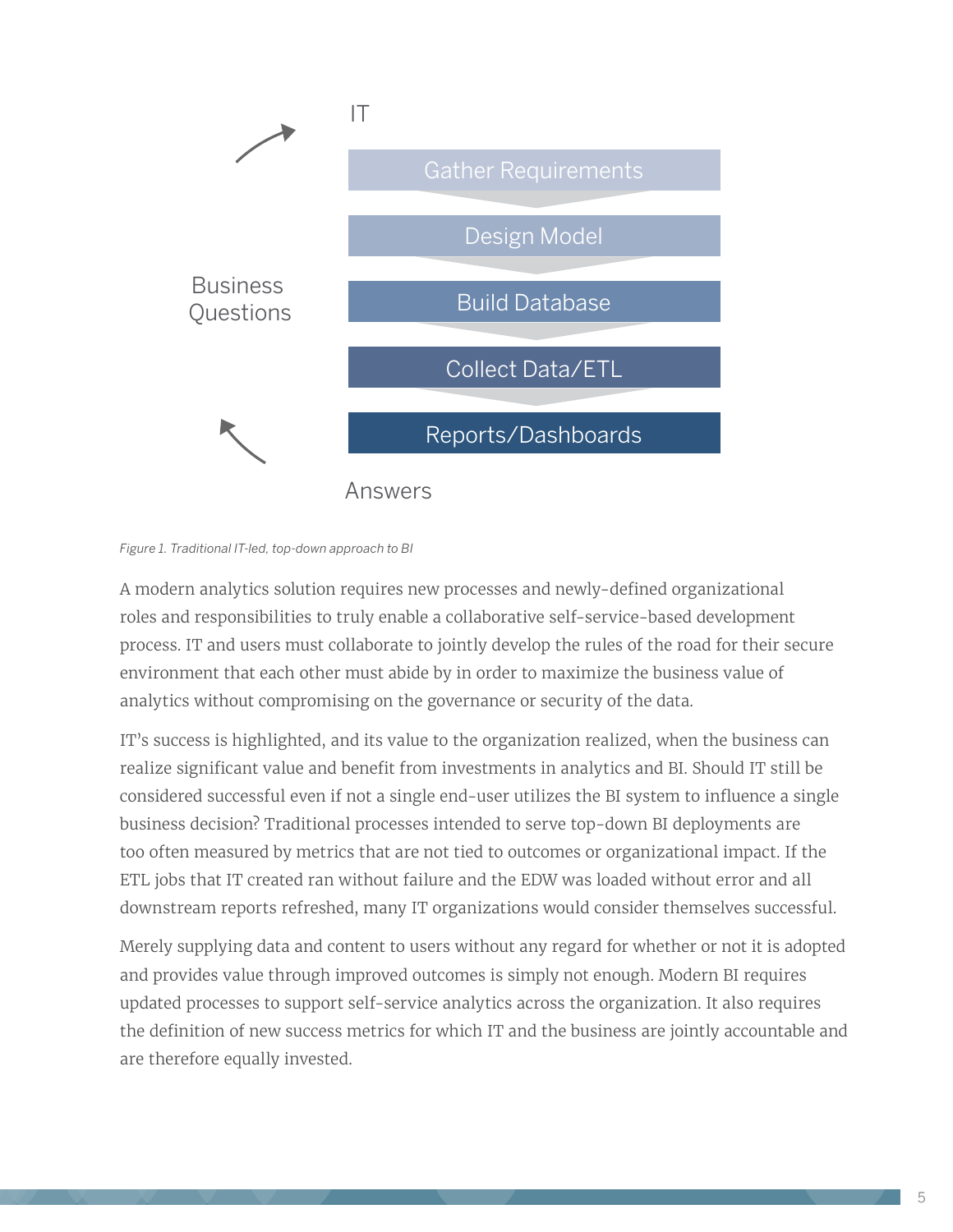# Platform

Since BI has been historically viewed as an IT initiative, it is not surprising that IT drove virtually every aspect of platform evaluation, selection, purchasing, implementation, deployment, development, and administration. But with drastic changes required to modernize the people and process components of a BI and analytics program, IT must change the criteria for choosing the technology to meet these evolving requirements. Perhaps the most obvious change is that IT must intimately involve business users and analysts from across the organization in evaluating and ultimately deciding which modern platform best fits the organization and addresses the broad needs of the users. For more information on selecting the right analytics platform, check out the [Evaluation Guide.](https://www.tableau.com/asset/evaluation-guide-how-choose-right-modern-bi-analytics-platform)

A modern platform must address a wide range of needs and different personas as well as the increased pace of business and the exponential growth in data volume and complexity. IT requires that the chosen platform enables governance and security while end users require easy access to content and the ability to explore and discovery in a safe environment. The chosen platform must also be able to evolve with the landscape and integrate easily with other systems within an organization. A centralized EDW containing all data needed for analysis, which was the cornerstone of traditional BI, is simply not possible in the big-data era. Organizations need a platform that can adapt to an evolving data landscape and insulate users from increased complexity and change.

The most critical aspect is the ability to meet these diverse needs in an integrated and intuitive way—without having to introduce separate products or modules to execute specific tasks throughout the process. This integration is depicted on the following page as the modern analytic workflow. The diagram highlights the five key capabilities that must flow seamlessly in order for the three personas depicted in the center to effectively leverage the platform.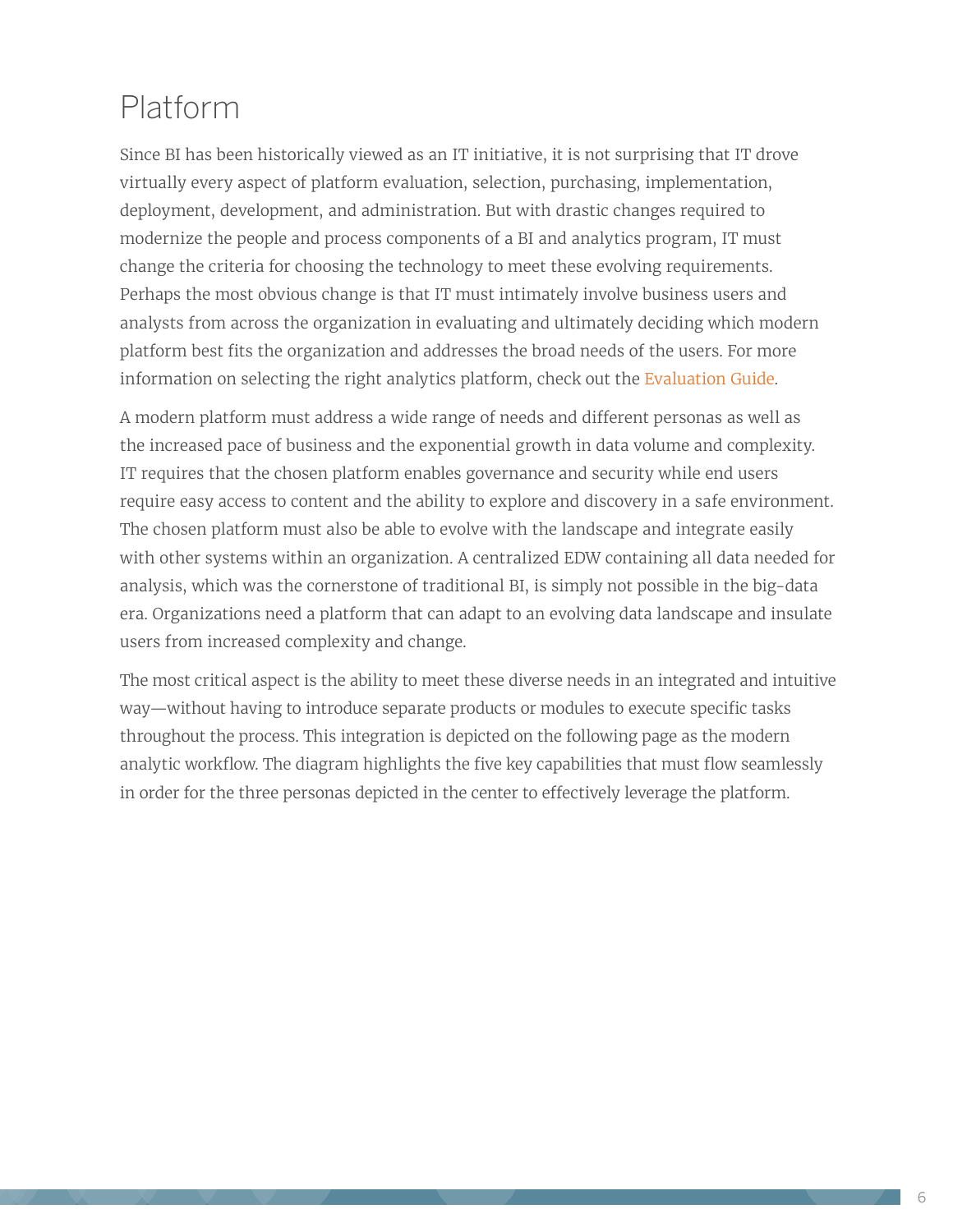

*Figure 2. Modern self-service-oriented, business-led analytic workflow*

[According to Gartner,](https://www.tableau.com/asset/gartner-magic-quadrant-2016) the BI and analytics platform market passed the tipping point in 2016 as the market for modern products is experiencing healthy growth while the traditional segment of the market is declining with little to no net new investment. IT leaders should capitalize on this market shift and seize the opportunity to redefine their role in BI and analytics as a far more strategic one that is critical to the future success of the organization. Adopting a collaborative approach to recast the foundational aspects of the BI program and truly support self-service is the key to changing the perception of IT from a producer to a strategic partner and enabler for the organization.